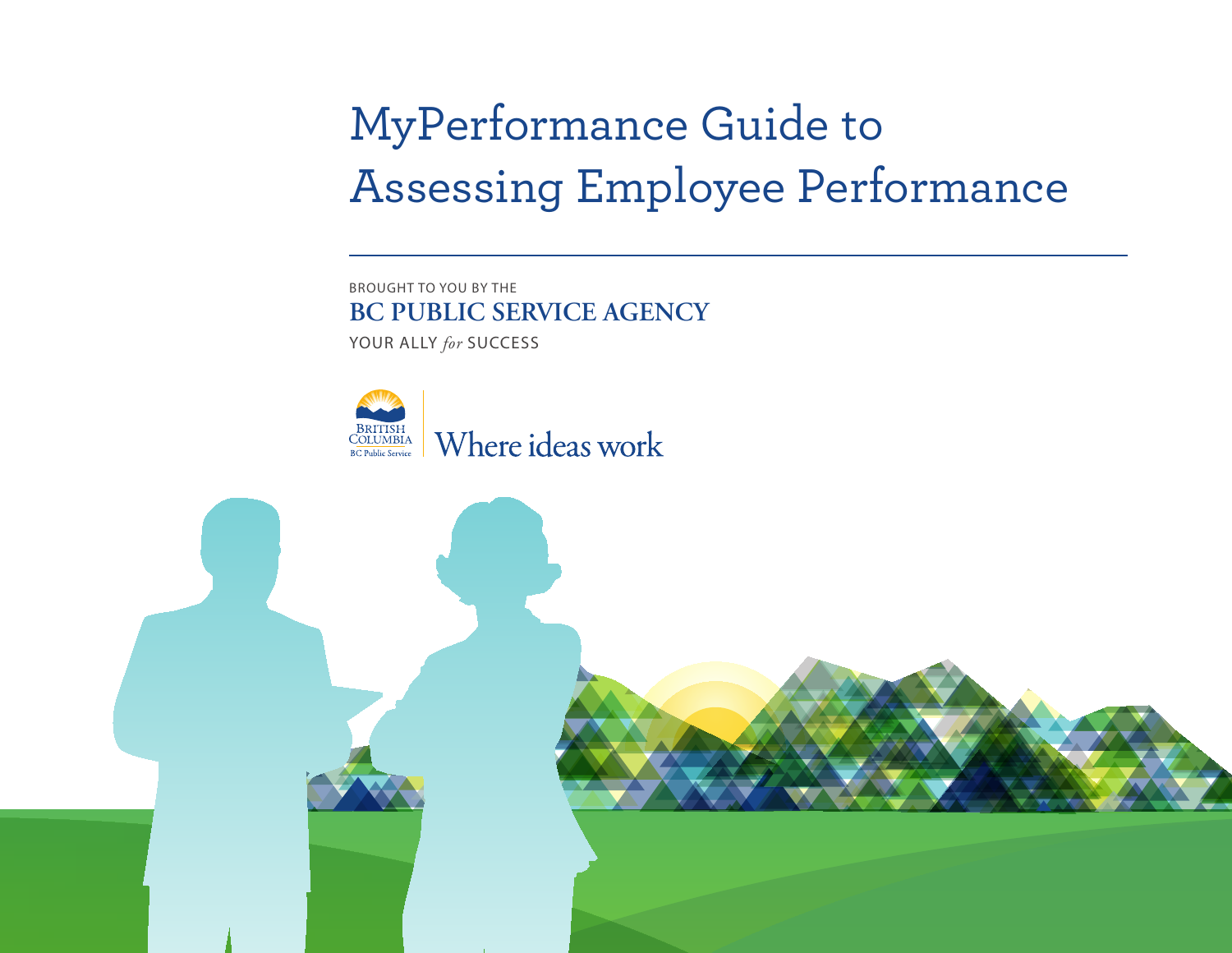# **Contents**

| 3               | Introduction                                                                            |
|-----------------|-----------------------------------------------------------------------------------------|
| 4               | Why Do We Assess Employee Performance?                                                  |
| 5               | Part 1: How Do We Assess Employee Performance?                                          |
| 7               | What Goes Into The Performance Assessment? - The WHAT and The HOW                       |
|                 | The BC Public Service Values                                                            |
| 9               | What's Your Employees's Role in The Organization?                                       |
| 9               | Competencies — The Way You Do The Things You Do                                         |
| 11              | The Importance of The Conversation                                                      |
| 12 <sup>°</sup> | The Rating Scale                                                                        |
| 16              | What If an Employee Isn't Meeting Expectations?                                         |
| 16              | Part 2 - Unconscious Bias: How The 'Fast Brain' Impacts Employee Performance Assessment |
| 17              | Types of Bias                                                                           |
| 17              | So How Do We Reduce Bias in Performance Assessments?                                    |
| 17              | Conclusion                                                                              |

 $\overline{2}$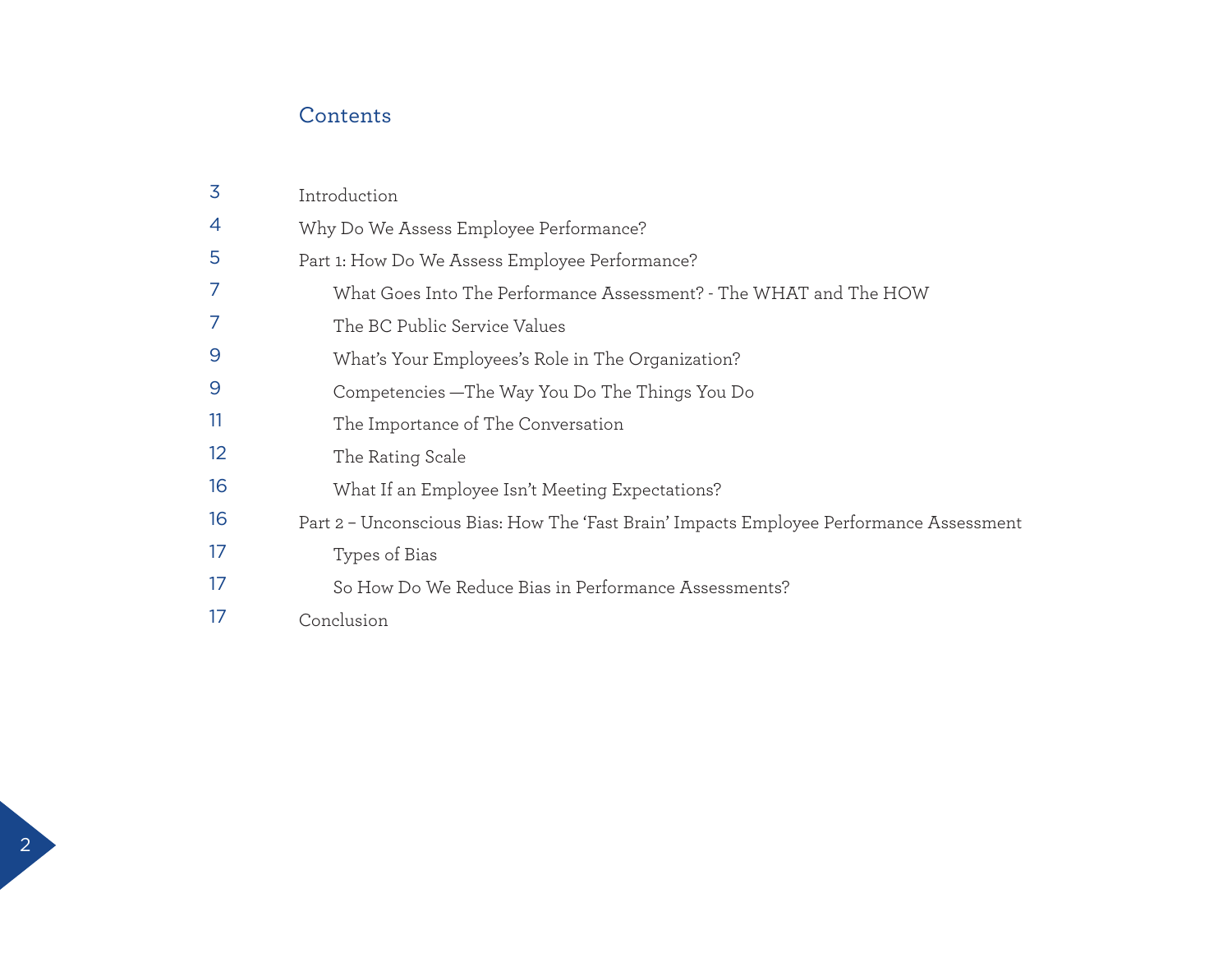## Introduction

The MyPerformance Guide series focuses on different aspects of the MyPerformance conversation. Most of the guides are written for both supervisors and employees; this guide is a little different. As a supervisor you have many accountabilities. In this guide, we will set out strategies and best practices for one in particular: assessing employee performance. If you are not a supervisor, this guide will help you understand how your performance will be assessed, and what areas you can focus on to improve your own performance.

There are two important aspects to employee performance assessment: assessing current performance and encouraging future higher performance.

First, as an employer we must know whether employees are achieving expectations. Is the quantity and quality of work being done acceptable? Is workplace behaviour consistent with the Public Service Values and the Standards of Conduct, and are the necessary competencies being *demonstrated?* 

It is important to base performance assessments on observable behaviors. This guide provides guidance regarding how to have a<br>conversation around assessing performance that is objective and<br>meaningful at the same time. It will also educate supervisors and<br>employees on how to be aware get in the way of effectively assessing performance. It supports supervisors and employees on how to provide and receive feedback.

Secondly, it's important to encourage performance going forward. We aren't only concerned with grading an employee's past performance; we want to set the stage for greater future success for the individual and the organization. As a supervisor creating the conditions for higher performance means offering useful feedback and supporting your employees in learning from their past performance. Identify strengths, celebrate achievements and growth, and provide support for improving work performance, as well as supporting leadership and career development.

Don't forget: MyPerformance is an approach designed to engage employees in their performance, and the final review phase is about more than assessing performance. It's also about employee recognition and celebrating achievements. For more about how to recognize your employees, check out the [MyPerformance Guide to Employee](http://www2.gov.bc.ca/local/myhr/documents/performance_management/myperformance_employee.pdf)  [Recognition.](http://www2.gov.bc.ca/local/myhr/documents/performance_management/myperformance_employee.pdf) 

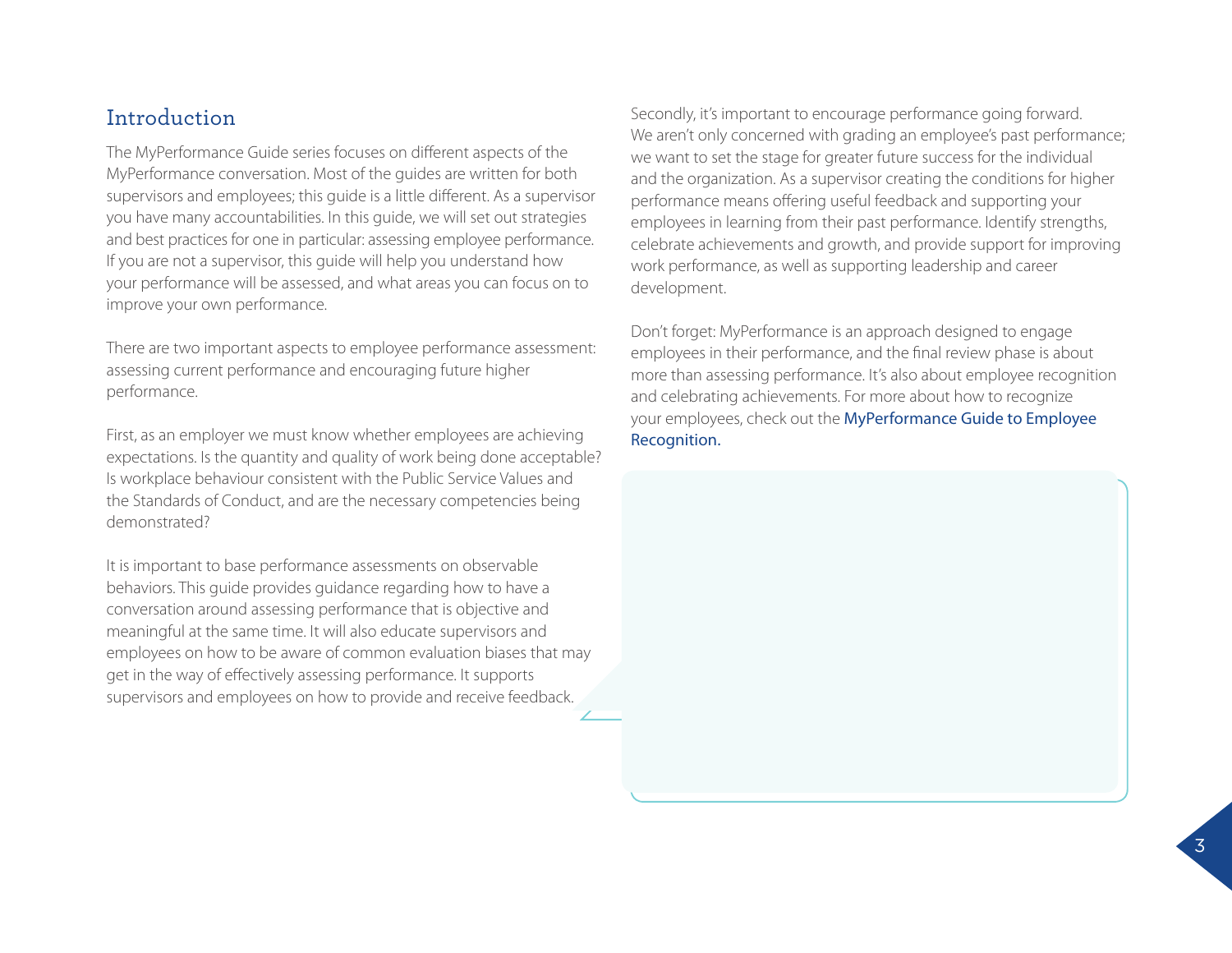#### **Best Practices in Performance Management – Focus on the Future**

Experts agree – the best way to foster high performance in your employees is to focus on the future. Take the time for frequent, less formal conversations. Help your employee use past events to learn what to do, keep doing, what to stop doing, and what to do differently. Coach your employees by asking powerful questions about upcoming work, possible roadblocks and plans to overcome them. Make sure your employee understands the PURPOSE behind the work, has the SKILLS AND ABILITIES to be successful, and is EMPOWERED to make the decisions that will come up. These conversations will support the review phase as you talk about progress and achievements.

#### **What is Coaching? And What are Powerful Questions?**

In the context of the supervisor-employee relationship, coaching is one tool supervisors can use to help bring out an employee's strengths, and build stronger performance. It's at the opposite end of the spectrum from giving direction – with coaching, the supervisor believes the employee is capable of what is needed, and uses powerful questions to help the employee get there. Coaching s not appropriate for all conversations and situations, but it can have an incredible impact when used at the right times. You can learn more about coaching through the Learning Centre courses *Coaching Approach to Conversation* and *Fierce Conversations.* 

Powerful questions are one of the keys to coaching. They are concise, and open, and they encourage the employee to look at things from a different perspective – to consider new options, examine the possibilities, and make good decisions. Throughout this guide, and the others in this series, you will find examples of powerful questions you can use in your conversations.

# Why Do We Assess Employee Performance?

Employee performance assessment is critical for a variety of reasons. As an organization, and one that serves the citizens of British Columbia, we need to ensure that we are delivering on our goals as an organization. Every one has a role to play in achieving those goals. Assessing employee performance is one of the ways that we remain accountable to the public for our work. Further, performance assessment can help us identify potential successors for critical positions, and identify gaps. Assessing performance can help us identify leadership talent and potential. It provides a way to determine who is eligible for Pacific Leaders scholarship funds, and where efforts must be made to improve performance.

As an employee, have you ever been unsure how you were doing? Have you made some assumptions about what your supervisor was thinking? Wondered whether your supervisor sees your strengths and potential, or worried that your supervisor might be indifferent to your performance? Maybe you would have appreciated hearing where your contributions were noticed and what areas for improvement would be of greatest benefit for your career or the organization. Feedback is critical.

The performance assessment aspect of MyPerformance is one of many ways employees get that feedback. Remember, by the time the review phase comes along at the end of the performance cycle, there should be no surprises, especially negative ones. Supervisors should communicate clearly and frequently throughout the year.

4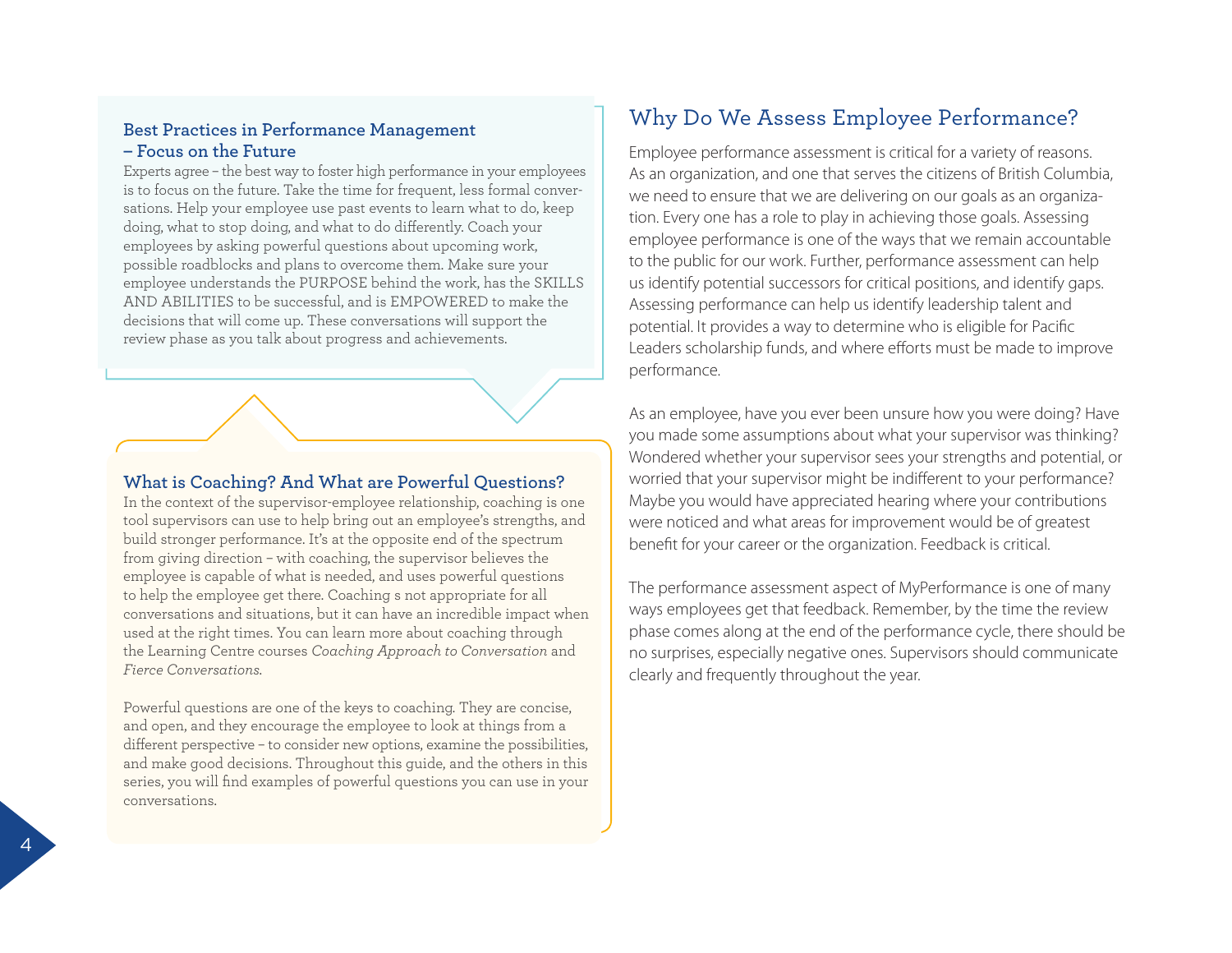#### **More than just a Report Card please!**

In *Thanks for the Feedback,* Douglas Stone and Sheila Hein identify three kinds of feedback:

- 1. Evaluation tells us how we're doing;
- 2. Coaching tells us how we can improve; and
- 3. Appreciation tells us what we're doing well at.

This guide focuses mainly on evaluation (we're calling it assessment in this guide), but employees need all three types to be successful and engaged. Check out other guides in this series to learn more about coaching and appreciation.

### **It's not just about being Average**

*"Fixing weaknesses never made anyone exceptional" – How to be Exceptional* 

It can be easy to see an employee doing a good job and leave well enough alone – why mess with what's working? Yes, if you have an employee whose performance isn't meeting expectations, it's important to work with that employee to bring their performance in line with what's expected. But why stop there?

Every employee has strengths they bring to the job – strengths they could polish into outstanding contributions with support from you, the supervisor.

Imagine a conversation with your current supervisor where you're told all of the things you do really well, what the impact of those things are on the organization. Together you discuss how you could be even better at those things and use them more often in your work. Imagine talking about the things you're doing well and not just the areas where you need to improve. How would you feel after that conversation? And if you did polish those strengths and find more ways to leverage them in your work, how would your opinion of your day to day work change?

As a supervisor yourself, imagine the impact you could have on your employees by taking this approach if you haven't already.

# Part 1: How Do We Assess Performance?

In the BC Public Service, we use the MyPerformance descriptive rating scale, an online tool designed by employees from across the public service, to recognize the important differences in the contributions that employees make. The descriptive scale is there to start conversations and to help employees and supervisors describe the contributions the employee makes throughout the year. In general terms, the scale outlines four levels of performance, with descriptors available to acknowledge the importance of the different ways employees contribute.

In the [MyPerformance Guide to Goal Setting](http://www2.gov.bc.ca/local/myhr/documents/performance_management/myperformance_goal.pdf) we cover how to create strong goals at the beginning of the year. Principle 7 from that guide is "Track, Adjust, and Acknowledge Progress toward Goals."When it's time to assess performance, use the measures from the beginning of the year to determine how your employee's actual performance compares to the goals set out. When you're doing so, make sure the goals have been adjusted for any factors outside the employee's control. See the textbox on Managing Expectations for an example.

### **When a Project is Shelved**

Sometimes projects are cancelled, or the scope changes or accountabilities shift. The performance of the employee could be high, but the outcomes may not be reflective of the employee's individual performance. In these cases it's more important than ever to look at the contributions of the employee – without the satisfaction of watching their work move forward, they need to be acknowledged for their good work.

Also remind your employee that today's shelved project might be tomorrow's top priority, or elements of the work may be useful somewhere else. Being aware of the currents of the organization and how to take advantage of opportunities is an important skill you can pass on to your employee.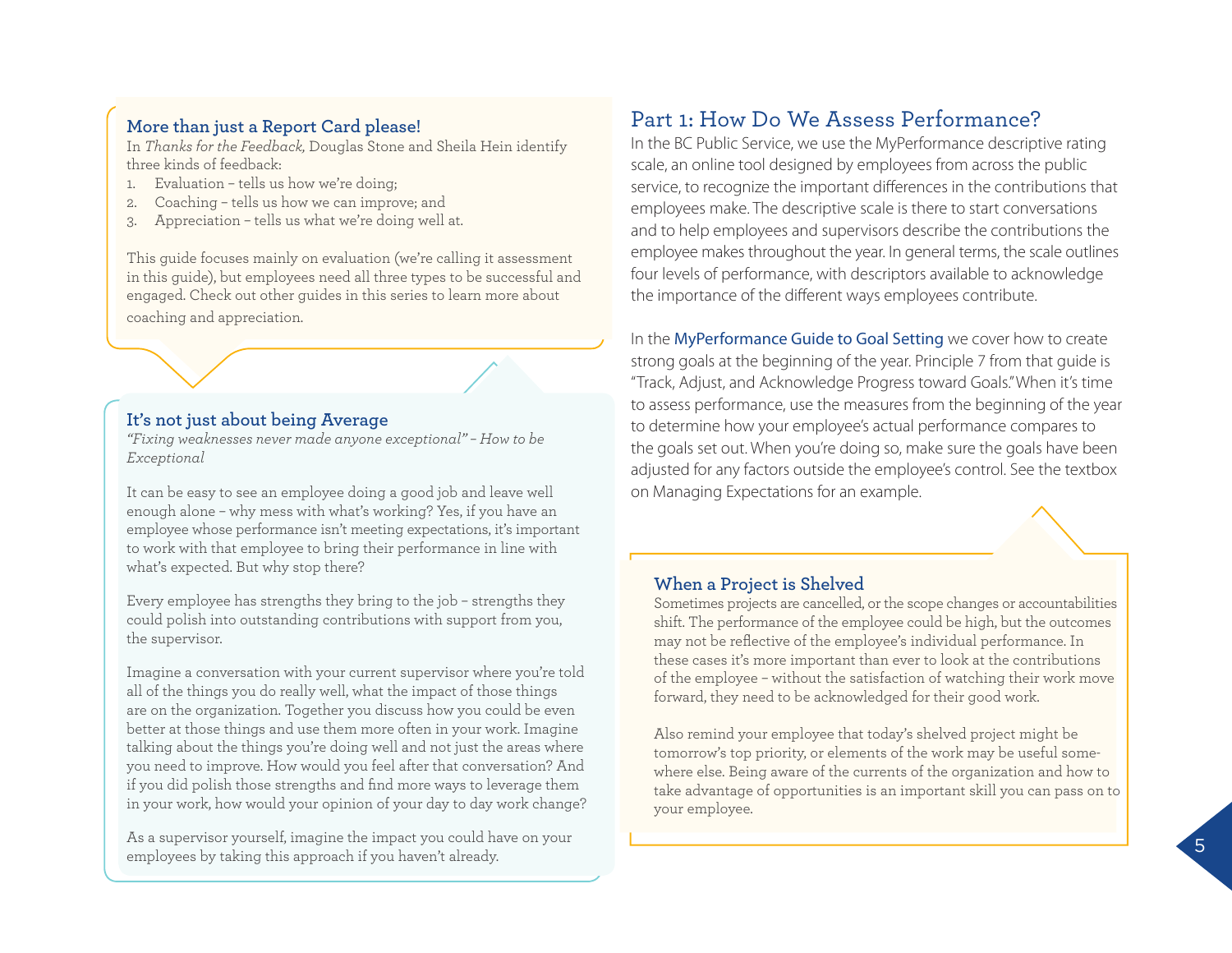#### **How Do I Know How My Employee Is Doing?**

The word supervision means oversight. Supervision implies that you are watching the work your employee is doing and know how well they're performing. The reality is that we are a workforce of trusted professionals. Many of us work independently, even virtually, but the outcomes of our work still need to be measured and evaluated. As part of the process of establishing goals, setting performance measures and assessing against them, it helps to gather feedback from a variety of sources.

In addition to talking to your employee, tracking measureable work, and reviewing concrete deliverables, let your employee know that you will be talking to other employees, internal and external clients, employees who report to your employee. Ask questions like:

- Where do you see <employee> exceling?
- What's one thing <employee> could do to become even more effective?
- How do you find working with <employee>?
- Tell me about a typical experience you've had working with <employee>?

Pay the most attention to answers that surprise you. Find out more. Ask them what they mean or what it looked like when they use certain words like "good", "awesome", "welcoming" or "customer service oriented". It could be an exception, or it could be that your impression of your employee's performance isn't accurate – only digging deeper will tell you.

This kind of informal survey can help you get a well-rounded picture of how your employee is doing. While you're at it, don't be afraid to ask those questions about yourself, too. We all have blind spots where other people can see the opportunities to grow that we are missing and research has shown that leaders asking for feedback builds employee engagement. It's worth it! You can also encourage your employees to do the same for their own development.

### **The Tricky Thing about Self-Assessment**

MyPerformance Profile includes the option for employees to selfassess. It can be very helpful for employees to do provide a self-assessment, but self-assessment by it's very nature is not without it's own challenges due to human psychology.

Research has shown that underperformers consistently over-estimate their performance, while high performers consistently under-estimate it. Part of the psychology of high performers is to be self-aware of areas of improvement. That's one of the many reasons it's so important as a supervisor to be clear about what success looks like and to have plenty of objective examples to draw on in the conversation.

For example, you might believe that "effective communication skills" means the ability to write clear, grammatically correct documents appropriate to the audience with a minimum of editing support. You might be really focused on creating the documents that your work unit will use to communicate to a broad audience.

Your employee may interpret "effective communication skills" as the ability to interact effectively with her colleagues. She might see that her verbal communication skills, which she uses regularly to smooth over misunderstandings and share critical information, are an asset. They are; but to you, they may not be the critical success factor in a position where writing is the primary focus.

It may help to review the [MyPerformance Guide to Goal Setting](http://www2.gov.bc.ca/local/myhr/documents/performance_management/myperformance_goal.pdf) for more information about creating clarity at the outset.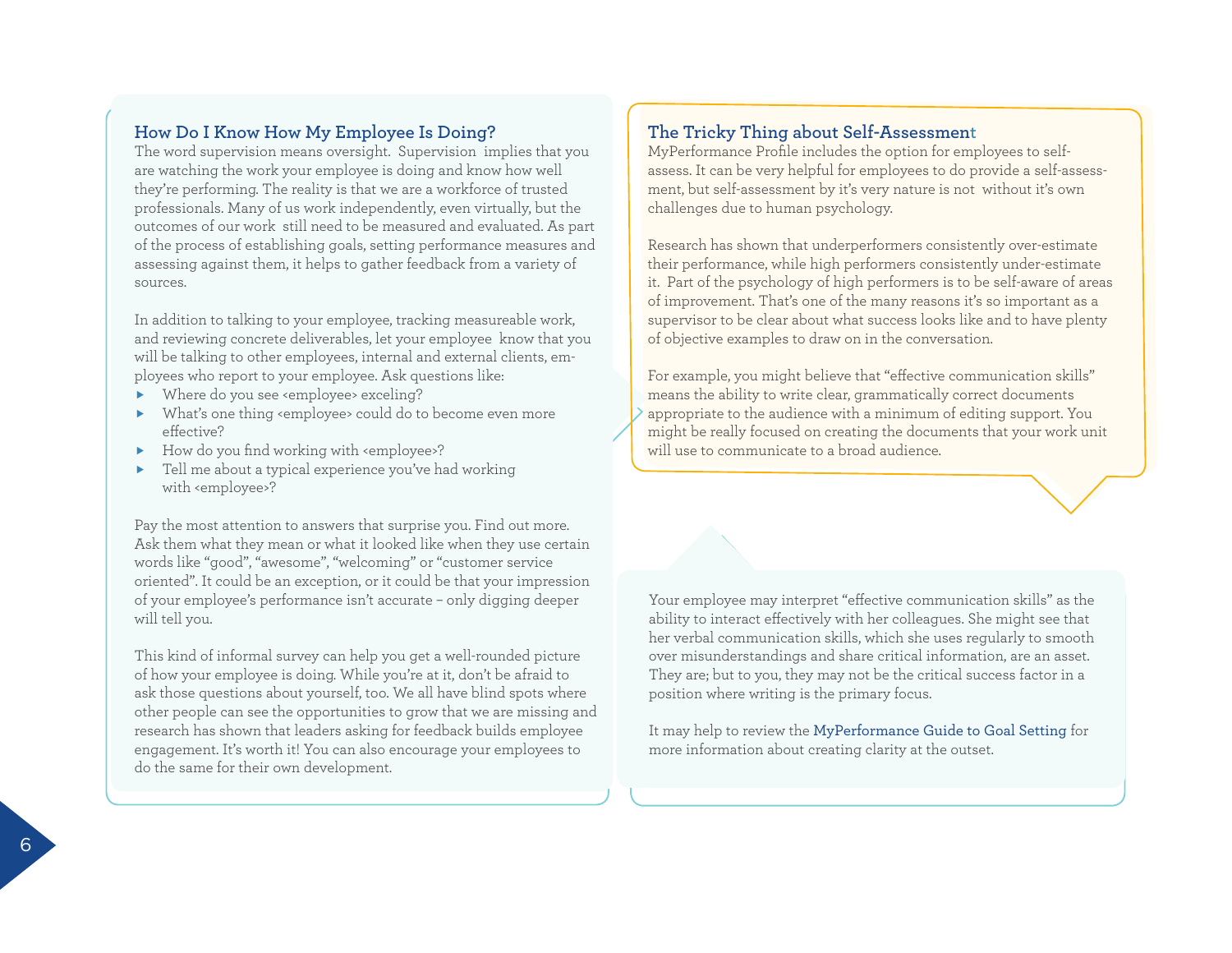# What Goes Into The Performance Assessment? The WHAT and the HOW

When the Deputy Minister's Council on the Public Service laid out their five overarching principles for the MyPerformance model, one of the principles was that how employees conduct themselves (the values and competencies they demonstrate) are as important as what they achieve (the deliverables or work goals). We see it like this:



**WHAT** you accomplish - the business results

### The BC Public Service Values

As in the graphic, HOW you do your job is as important as WHAT you accomplish. In the BC Public Service that is defined by how you demonstrate the values, which along with your business results makes up your overall rating – that is, whether you are exceeding, achieving, developing, or not performing. All of the descriptors for each level demonstrate the values, though possibly in very different ways.

On the next page are the values, descriptions, and a few sample behaviours for each value – there are many others possible! It's important to have a conversation about how you demonstrate the Values in your work. For example, how one employee demonstrates passion may be very different from how another employee does, particularly when you have both introverted and extroverted employees.

#### **How can I have a conversation about the Values and the Rating Scale?**

Coaching is as much about listening as it is about asking questions.

You might choose to start a conversation about the values during any of the three phases with one or more of these questions:

- 1. What's important to you about these values?
- 2. Where do these values show up in your work?
- 3. Which of these values is most challenging for you?
- 4. Where do they most align with your personal values?
- 5. Which value, if you chose it as your focus, could most affect your performance?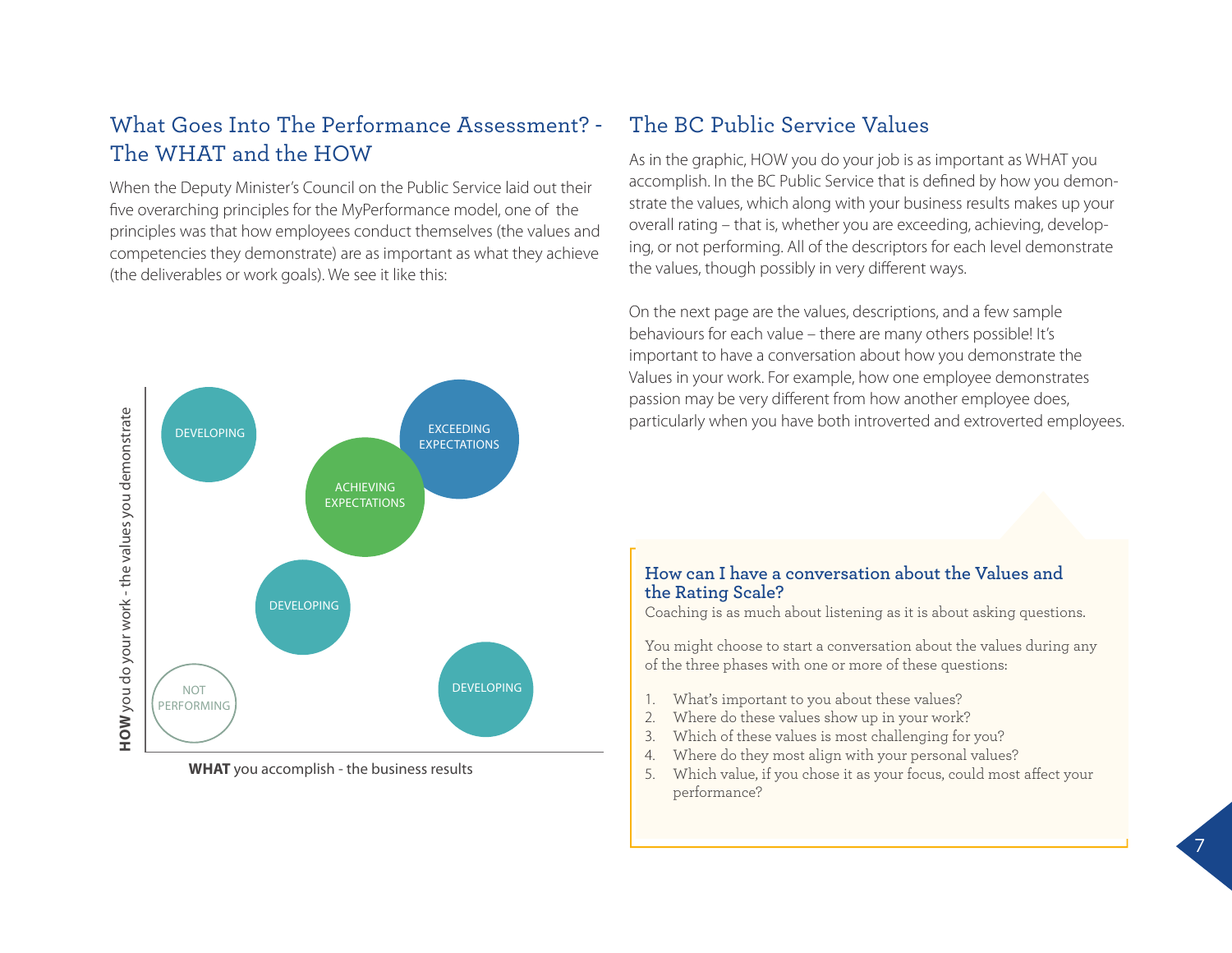| Value          | Description                                                                                                                                                                                                                                                                                 | <b>Example Behaviours</b>                                                                                                                                                                                                                                                                                                                                                                       |  |  |  |
|----------------|---------------------------------------------------------------------------------------------------------------------------------------------------------------------------------------------------------------------------------------------------------------------------------------------|-------------------------------------------------------------------------------------------------------------------------------------------------------------------------------------------------------------------------------------------------------------------------------------------------------------------------------------------------------------------------------------------------|--|--|--|
| Courage        | > Take thoughtful risks in generating and implementing ideas.<br>Be biased toward action.<br>Apply imagination.<br>Empower others to take initiative even in uncertain times.<br>Look beyond the process to see the possible.<br>▶ Pursue a vision for the future.                          | ▶ Taking on a challenging project outside your comfort zone<br>Addressing performance issues or concerns with employees or<br>colleagues<br>Initiating or making suggestions for change<br>Speaking up even when your opinion may not be popular                                                                                                                                                |  |  |  |
| Teamwork       | > Builds trust by respecting the contributions of others.<br>Encourages new ideas.<br>Contributes to larger goals and positive engagement.<br>Depends on supporting others and sharing information.                                                                                         | ▶ Participating in team meetings and discussions by asking<br>relevant questions<br>Actively listening to team members' ideas<br>Acknowledging team member contributions<br>Arriving on time ready and able to contribute<br>Communicating openly<br>Seeking opportunities to work with others<br>Putting the needs of the team ahead of your own                                               |  |  |  |
| Passion        | Taking pride in their work in service to the public.<br>Seeing ideas and people succeed.<br>> Being a model of motivation and a positive influence for others.                                                                                                                              | $\triangleright$ Taking the initiative to complete a task, lead a project, or meet<br>a need<br>Speaking positively about your work and the public service<br>$\rightarrow$ Expressing enthusiasm by sharing ideas and participating in<br>dialogue<br>Recognizing, rewarding, and acknowledging success                                                                                        |  |  |  |
| Curiosity      | Seek better ways to achieve goals.<br>▶ Pursue opportunities to learn and develop.<br>• Welcome ideas from others.<br>> Be willing to learn from failure as well as success.                                                                                                                | Seeing learning opportunities, including mentorship<br>$\rightarrow$ Seeking information and solutions<br>Actively working to understand others' points of view and<br>perspectives<br>$\triangleright$ Offering up new and innovative ideas with an interest in having<br>others improve on them                                                                                               |  |  |  |
| Accountability | Setting clear goals and measuring success.<br>Staying focussed on the outcomes government is trying to achieve.<br>Taking responsibility for decisions and completing tasks.<br>> Being consistently proactive in decisions.<br>Showing the persistence and tenacity to overcome obstacles. | Delivering on commitments<br>> Being proactive and communicating clearly about your ability to<br>meet commitments and deadlines<br>$\blacktriangleright$ Understanding how your accountabilities link with those of your<br>colleagues<br>Taking responsibility for decisions<br>$\triangleright$ Establishing goals with milestones and performance measures<br>that clearly identify success |  |  |  |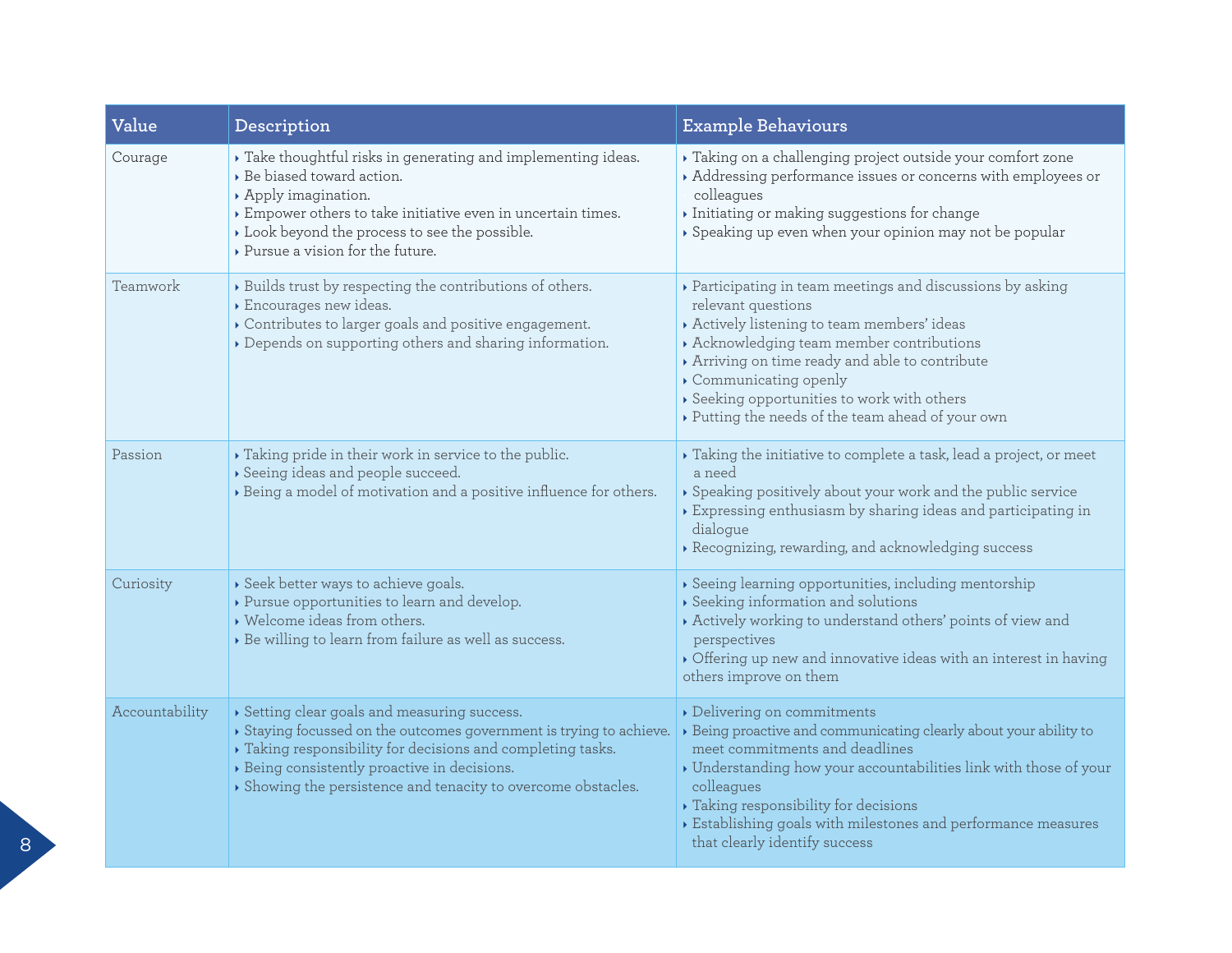### What's Your Employee's Role in the Organization?

Talking about the values leads nicely into a discussion of your employee's role in the organization. On a branch, divisional, ministry, even Public Service-wide scale, we each have a role to play in supporting the larger organization we're all a part of. Encourage your employee to see the linkages between their work and work being done in other areas – as parts of a greater whole, we can improve broader outcomes by keeping our eyes on the forest as well as our individual trees.

### Competencies – The Way You Do The Things You Do

Competencies are in our job descriptions and we use them in hiring – but competencies are more than that. Simply put, competencies are the often skill-based behaviours that we must exhibit in order to be successful in our work – and that includes the [Aboriginal Relations](http://www2.gov.bc.ca/local/myhr/documents/jobs_hiring/aboriginal_relations_behavioural_competencies_printable_version.pdf)  [Competencies.](http://www2.gov.bc.ca/local/myhr/documents/jobs_hiring/aboriginal_relations_behavioural_competencies_printable_version.pdf) But how do we determine if an employee is demonstrating the necessary competencies?

- 1. Start at the beginning. Check the job description. Are the competencies listed still the most critical for success in the position? Are the right levels listed? Does the employee have opportunities to demonstrate them? Discuss which competencies are the most important, why, and how they can be demonstrated in that particular job. Keep it reasonable – 3-5 is more than enough to focus on each year.
- 2. Support your employee. Are they able to demonstrate those competencies? Is development required in order to meet expectations? What would that look like? Would coaching, mentoring, or a course help?
- 3. Provide frequent constructive feedback. When you notice the employee demonstrating one of the key competencies, mention it. If you notice an opportunity for the employee to demonstrate one, point it out. Also point out times when your employee demonstrates other competencies. If something doesn't go well, help your employee identify how to prevent the same outcome next time. Recognize the successes too.
- 4. Look for patterns. It's not enough to demonstrate a competency (or value) once, or even a few times. The key is consistency – when faced with a situation where one of the key competencies would be appropriate to demonstrate, does the employee consistently and successfully do so? This is where it may be helpful to seek feedback from other sources.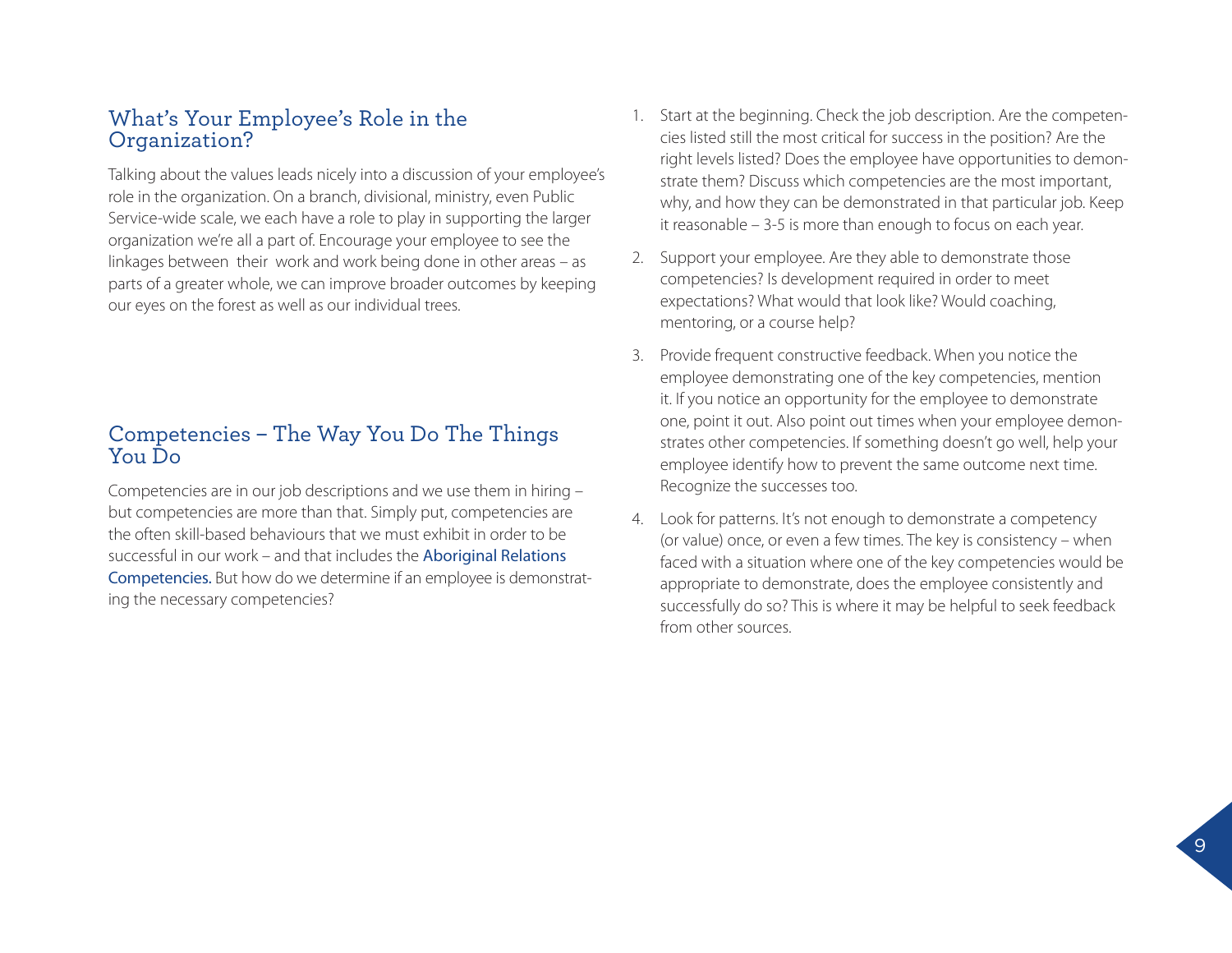# You Can Try Something Like This...

IIn order to help make things clearer for you and your employee, you could use a table like this one:

| <b>PLANNING</b>                                                                                       |                                                                                                                                                                                                                                                                 |                                                                                                                                                                                                                                                           | <b>FOCUSING</b>                                                                                                                                                                                                                                                                                                                                 |                                                                                                                                                                                                                                                                                                                                                   | <b>REVIEW</b>                                                                                                                                                                                                                                                                                                                                                                          |                                                                                                                                                                                                                                                                                                                                                                                                                                                 |                                                                                                                                                                                                                                                                                                                                                                                                                   |
|-------------------------------------------------------------------------------------------------------|-----------------------------------------------------------------------------------------------------------------------------------------------------------------------------------------------------------------------------------------------------------------|-----------------------------------------------------------------------------------------------------------------------------------------------------------------------------------------------------------------------------------------------------------|-------------------------------------------------------------------------------------------------------------------------------------------------------------------------------------------------------------------------------------------------------------------------------------------------------------------------------------------------|---------------------------------------------------------------------------------------------------------------------------------------------------------------------------------------------------------------------------------------------------------------------------------------------------------------------------------------------------|----------------------------------------------------------------------------------------------------------------------------------------------------------------------------------------------------------------------------------------------------------------------------------------------------------------------------------------------------------------------------------------|-------------------------------------------------------------------------------------------------------------------------------------------------------------------------------------------------------------------------------------------------------------------------------------------------------------------------------------------------------------------------------------------------------------------------------------------------|-------------------------------------------------------------------------------------------------------------------------------------------------------------------------------------------------------------------------------------------------------------------------------------------------------------------------------------------------------------------------------------------------------------------|
| Competency to<br>be demonstrated                                                                      | What it looks like<br>in this job                                                                                                                                                                                                                               | How will success<br>be determined                                                                                                                                                                                                                         | Employee<br>comments                                                                                                                                                                                                                                                                                                                            | Supervisor<br>comments                                                                                                                                                                                                                                                                                                                            | Employee results                                                                                                                                                                                                                                                                                                                                                                       | Other feedback                                                                                                                                                                                                                                                                                                                                                                                                                                  | Supervisor<br>results                                                                                                                                                                                                                                                                                                                                                                                             |
| Teamwork and<br>Cooperation<br>(level $4 -$<br>Encourages<br>Others)<br>EXAMPLE:<br>project team lead | Looking for<br>opportunities to<br>gain perspectives<br>from all project<br>team members<br>and stakeholders<br>▶Supporting and<br>recognizing their<br>success<br>Delegating tasks<br>where possible<br>▶ Keeping project<br>team apprised of<br>critical info | ▶Feedback from<br>team members<br>and stakeholders<br>Reaching project<br>milestones<br>$\blacktriangleright$ Number of tasks<br>delegated and<br>completed<br>$\blacktriangleright$ Number of<br>delays/issues<br>caused by<br>communication<br>problems | Going pretty well<br>so far. It's taken<br>me some time to<br>figure out what<br>information is<br>helpful to who-I<br>think that's now<br>been solved by<br>sitting down<br>as a group and<br>mapping out<br>who needs what.<br>The project is on<br>schedule, and as<br>we build trust I'm<br>getting better<br>at delegating<br>effectively. | Good work! That<br>communications<br>matrix your team<br>created will be<br>a template for<br>future projects.<br>Now that you<br>have team<br>communications<br>in hand,<br>focusing more<br>on stakeholder<br>communications<br>will help when<br>it's time for<br>implementation.<br>Glad to hear<br>you're building<br>the trust you<br>need. | We met our<br>deadlines and<br>budget (adjusted<br>due to staffing<br>issues). The<br>plan called for<br>73% of tasks to<br>be delegated<br>- I'm proud to<br>say we arrived<br>at 78%. The<br>other 5% were<br>developmental<br>activities<br>wanted by team<br>members. We<br>had three delays<br>caused by comm.<br>breakdowns,<br>early on that<br>I was able to<br>prevent later. | "Joe asked each<br>of us for our<br>perspective and<br>made us feel like<br>it was valuable.<br>At first he was<br>reluctant to let us<br>make decisions,<br>but over time<br>as we built trust<br>that improved.<br>It was a good<br>experience."<br>"Joe reached"<br>out to us as<br>stakeholders<br>and helped us<br>feel part of the<br>process. The<br>team members<br>we interacted<br>with were well<br>informed and did<br>great work!" | You overcame<br>some early<br>challenges to<br>make this project<br>a success. You<br>celebrated the<br>hard work of the<br>team members,<br>gave them the<br>information<br>they needed,<br>and cooperated<br>well with key<br>stakeholders-<br>which<br>significantly<br>sped up the<br>implementation.<br>You showed this<br>competency at<br>the required level<br>and I'm proud<br>of all your hard<br>work! |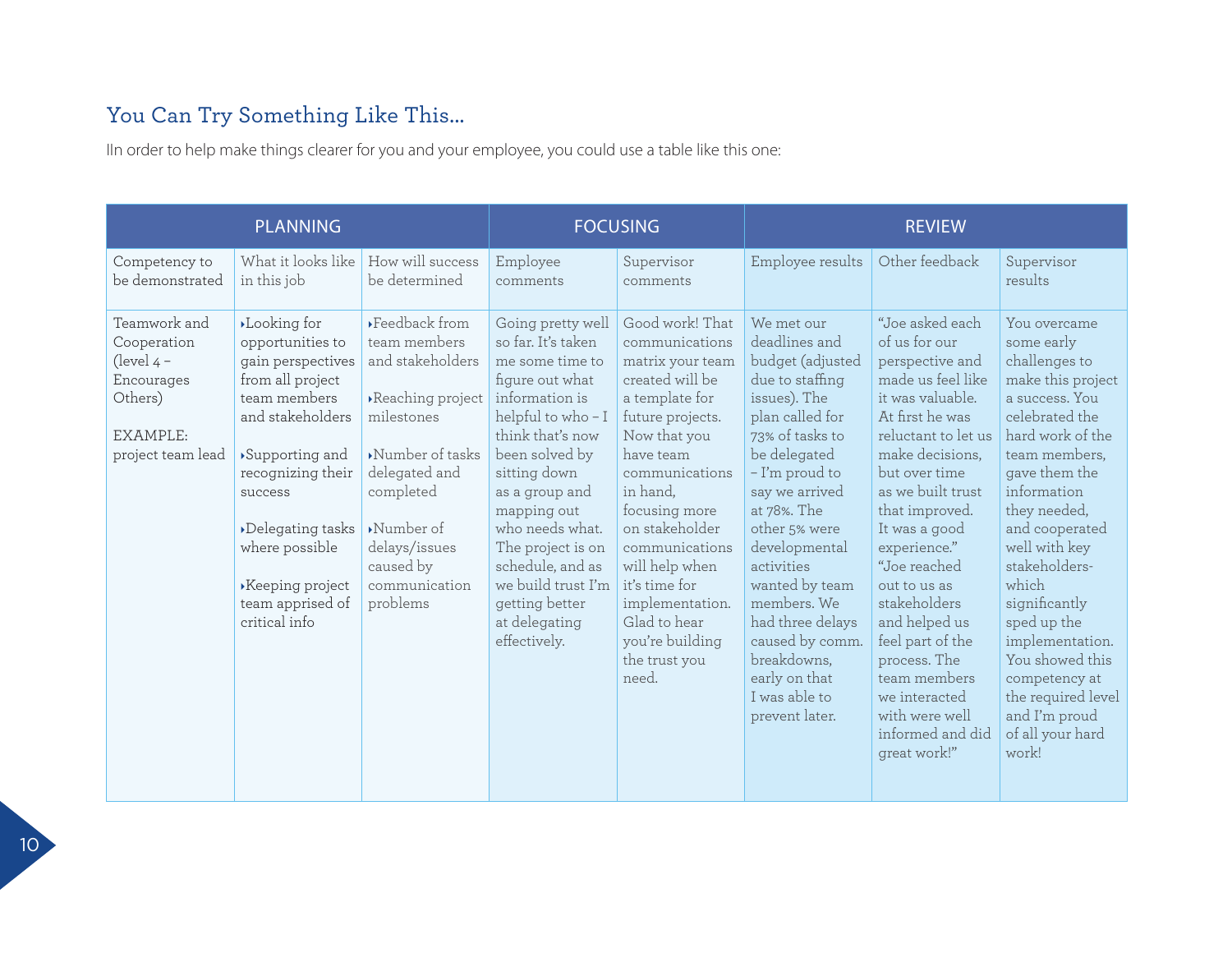# The Importance of the Conversation

There are a lot of reasons why MyPerformance is all about the conversation, and why it's so important for employees and supervisors to talk before selecting a rating.

# Managing Expectations

#### **As a Supervisor**

The best way to guarantee an awkward conversation is by not managing expectations. If an employee comes into an end of year discussion expecting a higher rating than you're able to give them, likely neither of you will enjoy the discussion. It may even harm your supervisory relationship or disengage the employee if expectations and assessments are not clearly articulated. You can reduce these negative impacts on performance with an ongoing conversation throughout the year that builds clarity and trust. Talk early, talk often. At the beginning of the year, ask your employee where they want to be rated at the end of the year. Exceeds Expectations? Achieves? Which descriptor best resembles how she wants to be seen, or is the best fit with her values? Discuss what that would look like in their current role. How could they get there? What would it take? Agree on a plan, and check in frequently about how it's going. When you get to the end of the year, there will be no surprises. Your employee may not agree, but they will understand why you have chosen the rating you did.

#### For example:

John recently completed a project, and he knows he delivered it early, under budget, and with some additional features that weren't expected. It's the end of the performance cycle, and John rates himself as Exceeding Expectations.

That project took about 20% of John's time for the year. The rest of his work was completed as expected, though some routine pieces were

dropped during critical phases of his big project. John's supervisor, Alice, is really proud of John's work on that project, and she spends some time with John celebrating his achievement, talking about the values competencies he demonstrated, and the lessons he learned. She asks John "how would the outcomes on this day to day work have been different if you'd applied your project management skills in this area?"

Now John is thinking about how he can bring his performance in all areas of his work up to the level of the work he did on his project. John and Alice lay out a plan for the coming year that will help John leverage his strengths more effectively, and address some of the challenges he had this year.

Alice explains that she's giving John a rating of Achieving Expectations for this year, and will be detailing in the comments all of the excellent work she saw John do on the project. She tells him she's sure that if he follows the plan they've laid out, he will be Exceeding Expectations next year.

### **For All of Us**

It may be tempting to ignore feedback you disagree with, and certainly it might not all be correct or helpful. Before you push it out of mind, though, why not test it out? If appropriate, perhaps ground truth with trusted colleagues and be open to what they offer. It might help you identify a blind spot that's been holding you back without your knowledge. Studies have shown that underperformers tend to see their performance as higher than it is, while over-achievers tend to view theirs as lower. Having an accurate view of your own performance will help you develop in the right areas.

If after talking with your supervisor you still do not agree, you can use self-rating and comments to explain what you believe is the best choice, and why. You can also contact AskMyHR for additional guidance.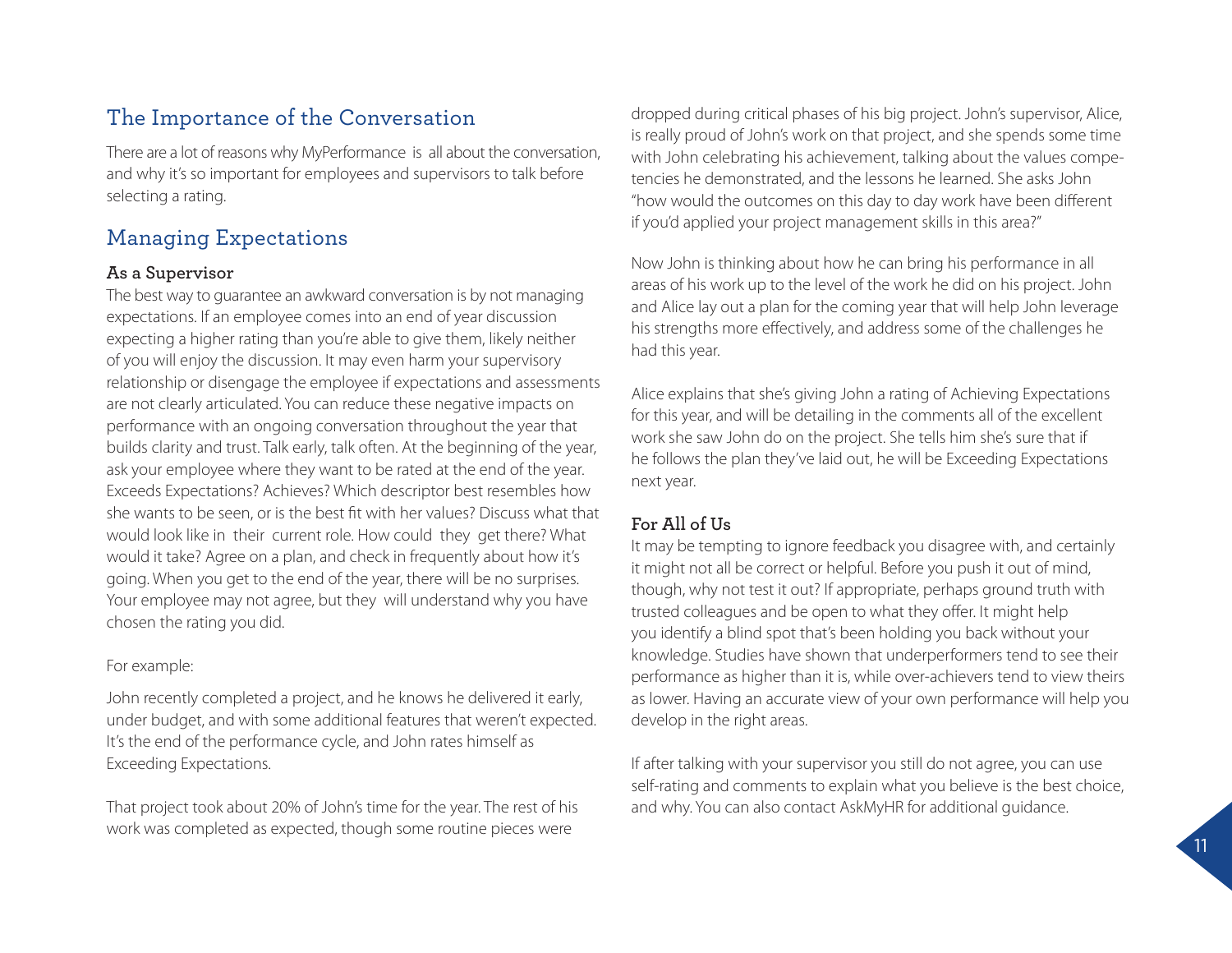# The Rating Scale

The Descriptive Rating Scale is divided into two pieces; the ratings and the descriptors. Start with the ratings, then look at the descriptors. It's important to note that in the BC Public Service we rate on the results of job performance (your goals) and how you achieve those goals (your competencies and values).

#### **The Ratings**

What each of these performance ratings looks like will be different depending on the job, the individual, and the work unit. That's why it's so important to have clear conversations at the beginning of the year and lay out what the goals and expectations are, and what success will look like.

# The Descriptors

For each rating, there are a number of possible descriptors. They are intended to be equal but different; for example, a Subject Matter Expert and a Proven Leader approach their work very differently, but what they bring to the work place is equally needed and important. It's okay if a supervisor and employee don't select the same descriptor; that can be the start of a great conversation. If you come to an agreement that's fantastic, but it is okay to sign off with different descriptors too.

#### EXCEEDING EXPECTATIONS

is exceeding expectations of job performance and is demonstrating exceptional corporate values.

#### ACHIEVING EXPECTATIONS

is meeting expectations of job performance and is demonstrating solid corporate values.

#### DEVELOPING

is not currently achieving all expectations but has the potential and the motivation to do so, and is developing an understanding of corporate values

#### NOT PERFORMING

is not meeting expectations

#### **Why Descriptors? Simply put, even if we reach the same destination, How We get there might be very different**

Two employees sit at desks side by side, share a job description, and accomplish roughly the same amount of work. But they do that very differently. Jessica is the person you go to when you have a question; she knows the applicable policies, legislation, and history so well she can save you hours of research with a two minute conversation. Tom is the glue that holds the team together – when things get tense, he finds a way to keep everyone communicating and he's excellent at clearing up misunderstandings.

Under a standard three or four point scale, they would probably both receive the same assessment. Under the descriptive rating scale, Jessica might be seen as Achieving Expectations – Subject Matter Expert, while Tom is Achieving Expectations – Valued Team Player. Both achieving the expectations laid out for them, and bringing different skills and values to the work.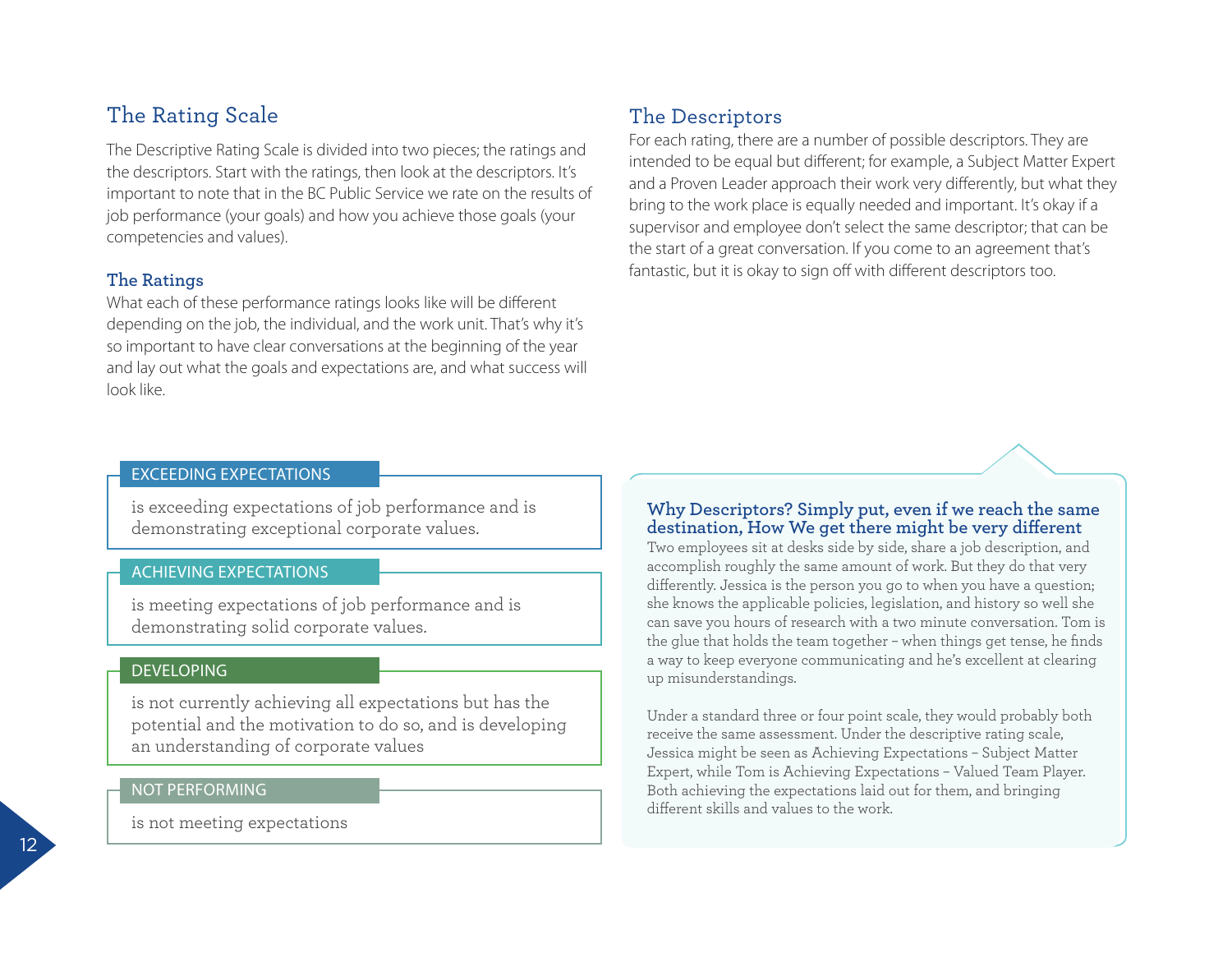#### EXCEEDS EXPECTATIONS: is exceeding expectations of job performance and is demonstrating exceptional corporate values

#### CONNECTOR:

- works collaboratively to enable success
- is excellent at supporting others and sharing information
- maintains a clear focus on creating positive outcomes, encourages new ideas and is consistently proactive

#### CULTURE MOTIVATOR:

- is a model of motivation and positive influence for others
- serves as a valued mentor or advisor
- contributes to strategic goals and positive engagement

#### EXCEPTIONAL CONTRIBUTOR:

- takes thoughtful risks, sets clear and often stretch goals and is account able for results
- seeks out opportunities to learn and take on more responsibility
- consistently demonstrates the potential and desire to take on new and more challenging work

#### FIRST-CLASS LEADER:

- is an inspiring leader who contributes to the development of others
- serves as a role model within the organization who takes pride in the achievements of their team
- builds trust and places organizational objectives ahead of personal goals

#### INNOVATIVE EXPERT:

- demonstrates a dedication to expanding expertise
- finds innovative ways to connect and apply that expertise
- seeks better ways to achieve goals, applies creativity and pursues a vision for the future

#### ACHIEVES EXPECTATIONS: is meeting expectations of job performance and is demonstrating solid corporate values

#### ACCOMPLISHED CONTRIBUTOR:

- can be counted on to do their job
- has mastered the duties associated with the position
- is a strong contributor who may go above and beyond in some areas

#### PROVEN LEADER:

- demonstrates a level of leadership that is an asset to the organization
- may exhibit strengths in demonstrating the corporate values of courage and/or accountability in achieving their work goals
- $\rightarrow$  is a capable leader who is achieving expectations both as a supervisor and as an employee

#### SUBJECT MATTER EXPERT:

- $\rightarrow$  is a "go to" person on this topic(s) within the organization and maintains expertise in a particular field
- can be counted on to deliver context, relevant information and recommendations
- may exhibit strengths in demonstrating the corporate values of curiosity and/or accountability

#### VALUED MENTOR:

- $\rightarrow$  is vital to knowledge and/or culture transfer and maintenance in the organization
- may exhibit strengths in demonstrating the corporate values of team work and/or service in achieving their work goals
- demonstrates both the skill and desire to share his or her work attitude and expertise with others

#### VALUED TEAM PLAYER:

- is a key contributor to team outcomes and a positive and engaged work place
- $\rightarrow$  is a model of motivation, positive outcomes and shares knowledge
- may exhibit strengths in demonstrating the corporate values of passion and/or team work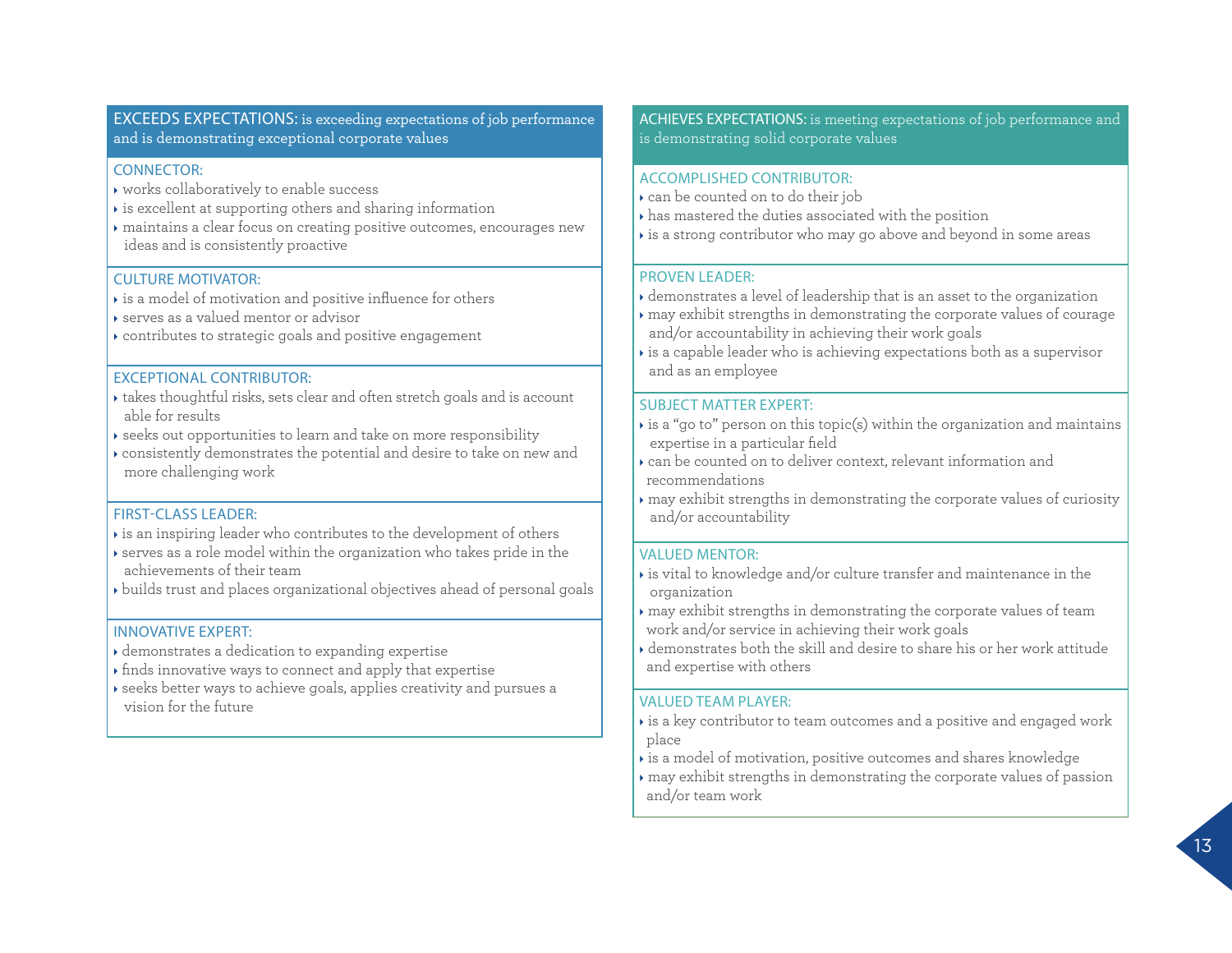DEVELOPING: is not currently achieving all expectations but has the po tential and the motivation to do so, and is developing an understanding of corporate values

#### GROWING:

 has demonstrated a commitment to improvement and is putting in the effort required

#### NEW TO POSITION:

 $\rightarrow$  is still in the probationary period or has been in the position for too short a time to accurately evaluate performance

#### MISMATCHED TAI FNT:

 $\star$  is not currently meeting all expectations but has potential and desire to be more engaged and productive in a different position

#### NOT PERFORMING: is not meeting expectations

#### NOT PERFORMING:

 needs significant improvements in either the corporate values or job performance, or both

does not demonstrate adequate motivation to improve

#### **Coaching Questions for Using the Descriptive Rating Scale**

- 1. Which one do you think best describes your performance today?
- 2. How does this compare to where you were at the beginning of the year?
- 3. What did you do to get here?
- 4. What was your greatest learning in the process? What will you hold as your focus going forward?
- 5. How will you celebrate your achievements?

#### **Why Only One?**

A common question regarding the descriptive rating scale is why do we only get to select one? Most people have characteristics of all of them to greater or lesser degree. Why can't I select two? Or three?

The Employee Design Team who created the Descriptive Rating Scale talked about this a lot. Ultimately, there were a few reasons why it was decided to allow for only one descriptor to be selected, including:

- Keep it simple! Employees during the consultations clearly said the old tool was too complicated, with too many buttons and things. The design team wanted to keep that feedback firmly in mind, which also made it easier for the technical team to deliver.
- It's all about the conversation! Selecting more radio buttons on a website doesn't enrich the conversation. The conversation is the important part, and the quality of the comments.

So what do you do when you really want to have more than one? Have a conversation, and use the comments box. It may be that through a conversation, you'll decide that one of the descriptors edges the others out. Either way, you can use the comments field to talk about where the other descriptors apply as well.

#### **Bell Curve? No Way!**

Each employee should be rated according to the clearly communicated and agreed to expectations for their job. There is no Bell curve expected – in fact, as we continue to find innovative ways to improve engagement, productivity and performance across the public service, we hope and expect to see ever greater numbers of employees Achieving and Exceeding Expectations.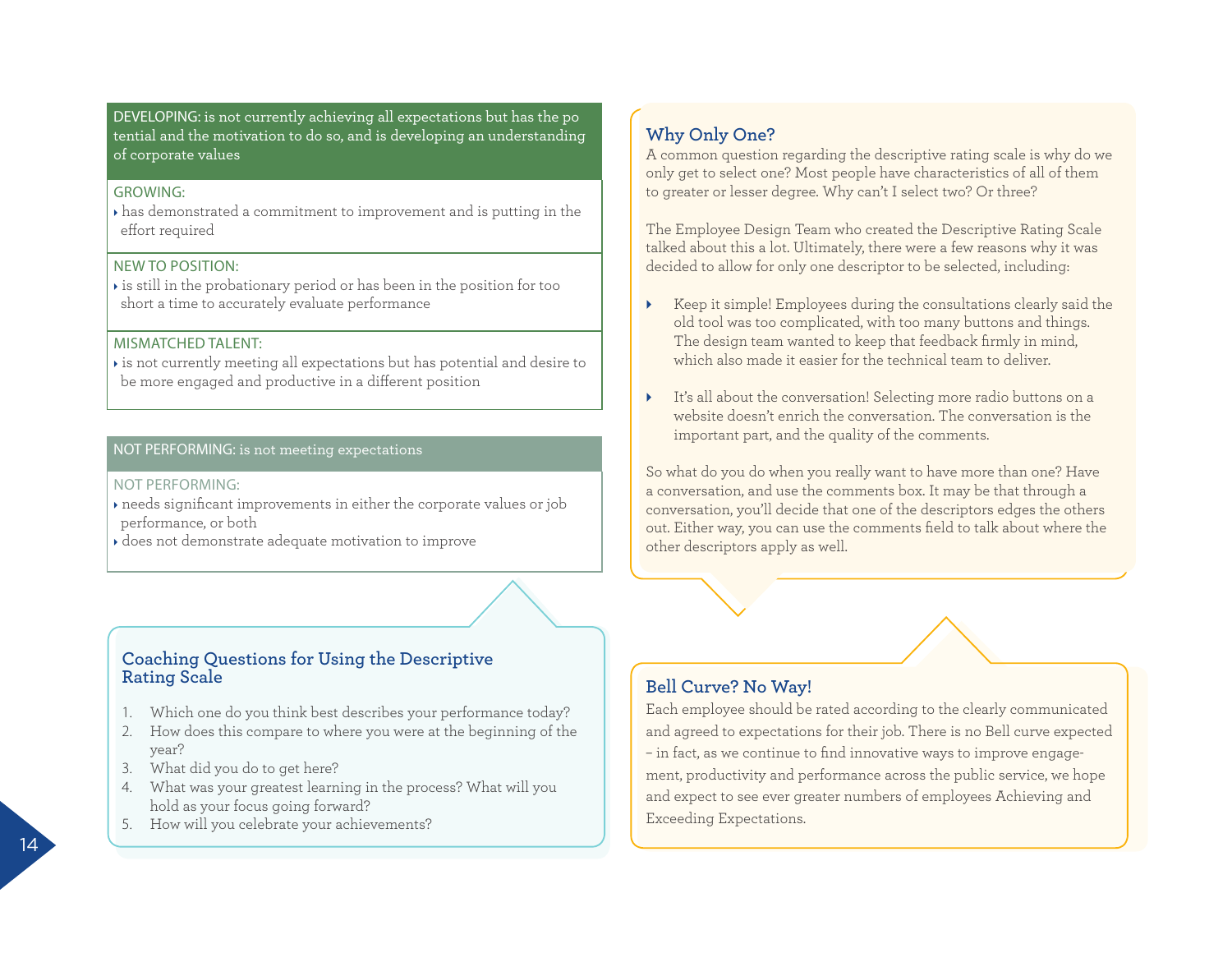#### **Achieving really is an achievement!**

It can be tempting to think that Achieving Expectations is a given, a mediocre middle ground. This is not the case. The BC Public Service supports a high standard of achieving expectations. The intention of the rating scale is that we set challenging goals, and meeting them really IS an achievement! Exceeding Expectations is intended for when those goals have been exceeded by a significant extent – when exceeding expectations is not an occasional, but a consistent occurrence. We need to avoid metaphors here and get very concrete specific with language around assessment.

Use the comments box to talk about the many ways you've gone above and beyond and be proud of your achievements!

### Developing Mismatched Talent

An employee rated as a mismatched talent, or who has self-rated as mismatched talent, has a lot to offer the BC Public Service – the current role just isn't a good fit. This can happen for a lot of reasons, including organizational shifts, changing role expectations, or taking on a job that ends up not being quite right.

An easy example might a very extroverted, service-oriented clerk assigned through a reorganization to work in a file room with very little interaction. The employee might have the records management expertise for the position, but feel disengaged, and may not be meeting expectations. It could also be a high performing employee who accepts a new position and finds that the work isn't the great fit they were hoping for.

#### So… now what?

Although it might be nice, choosing Mismatched Talent in MyPerformance Profile won't automatically send a team of human resource experts parachuting in to save the day. And really, they're not needed. There are many resources available to help figure out the best course of action.

#### How do I do it?

- 1. Conversation! Whether you are an employee who feels mismatched or the supervisor of an employee you believe is mismatched, the first step is talking about it. Some questions to consider together include:
- What expectations aren't being met?
- What are the employee's strengths and interests?
- What about the current role doesn't play to those strengths?
- How can the role be adapted to draw more on those strengths?
- If the role can't be adapted, or can't be adapted enough, where could the employee use those strengths?
- What resources are available to help make that happen?
- 2. Get help. Take a look at MyHR, especially the Job Store and Job Opportunities. The BC Public Service Agency, your Strategic Human Resources team and Homewood Human Solutions, our extended benefits provider, may all have tools, information, or other ways of assisting as well.
- 3. Take action. Create a plan for moving forward. Identify possible barriers, and how they can be overcome. See the MyPerformance Guide to Goal Setting for more help.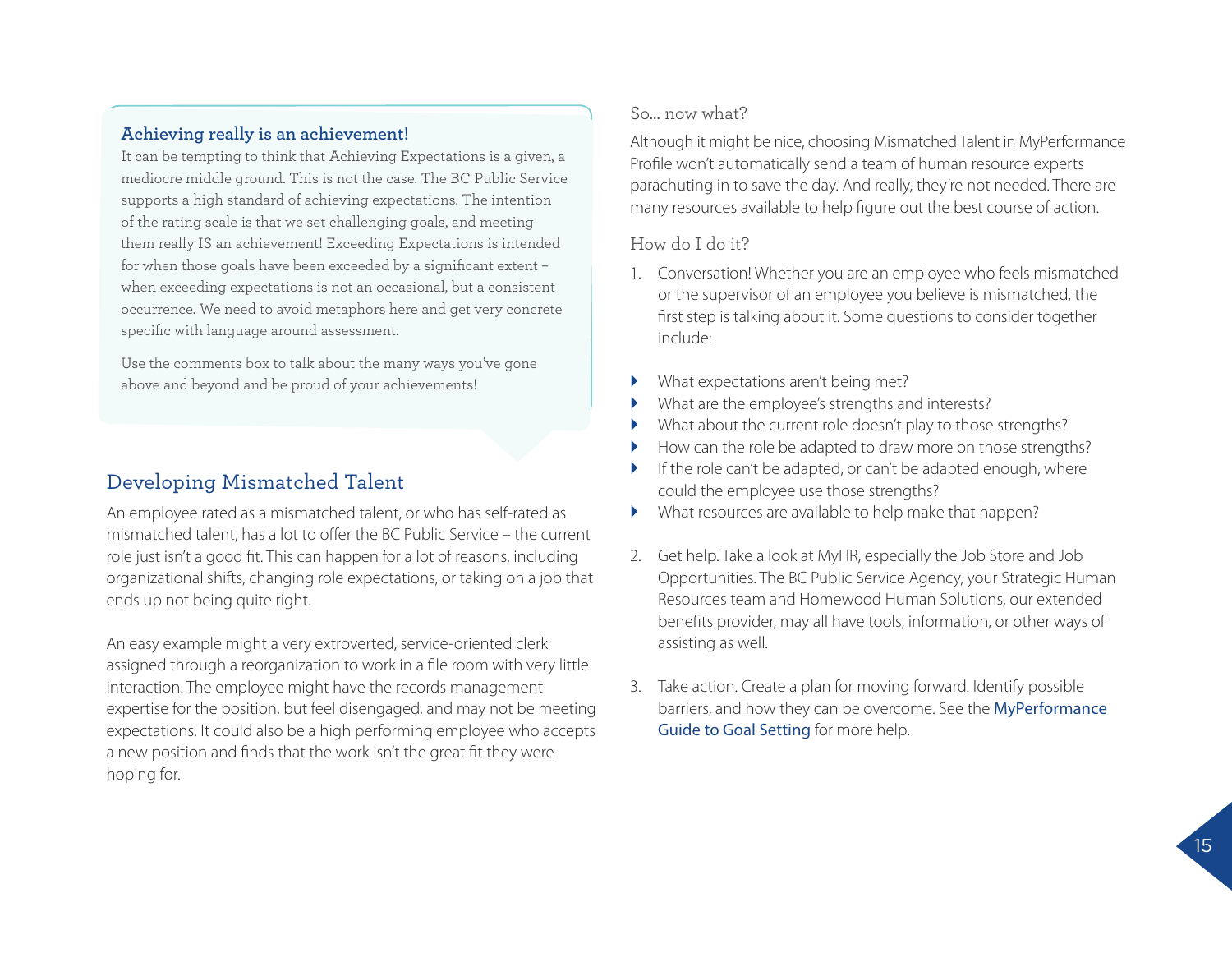# What If an Employee Isn't Meeting Expectations?

If you have an employee who isn't meeting expectations, either in their work or in their workplace behaviour, you can call on the same supports that are available from the section on Mismatched Talent. The most important thing is not to wait, or to ignore the problem and hope it goes away. Doing that will only make things worse for you, for the employee, and for the rest of the team. Even if it's a problem that's existed for a long time, the sooner you start the sooner things will improve. If you need support, consider accessing Performance Coaching Services' coaching for enhancing the performance of direct reports.

The first step will be having a conversation with the employee. The key topics include:

- What are the expectations for the position? Are they consistent with the employee's classification, job description, and work done by
- similar employees, and are these expectations clearly articulated? Does the employee understand them?
- Does the employee have the necessary skills and resources? What is lacking, or could be provided to support success?
- How will you measure improvement? What is the time frame?

 it must be done, how it will be done, what support you and others will You may not get to everything in one conversation, especially if the performance problem is long standing. The employee may need time to think. As you discuss each issue, put it in writing. Create a shared performance plan outlining what the employee must accomplish, when provide, and how success will be measured and celebrated. This document can be attached to the employee's MyPerformance Profile. Meet regularly – depending on the situation, it may be necessary to meet once a week or more.

There are many supports available to you. In addition to Performance Coaching Services, there are Human Resources Advisors and other specialists in the BC Public Service Agency. Access the supports you need.

### Part 2 – Unconscious Bias: How the 'Fast Brain' Impacts Employee Performance Assessment

We are bombarded with information all day, every day. The way your socks feel on your toes, the smell of the coffee on your desk, the writing on every piece of paper you can see. Millions of pieces of information. So much information, in fact, that we can't possibly think about each piece as it comes in. That's where the 'fast brain' enters the picture. It sorts that information for us, drawing some pieces of information to our attention and dropping others. Knowing about the "fast brain" matters when it comes to fairly assessing performance because it introduces unconscious bias – which is not the same as prejudice or discrimination.

Unconscious bias is the natural, unavoidable result of experience, and in most cases it's harmless. If you have a tendency to order chocolate cake for dessert whenever you go out, you might have a bias in favour of chocolate cake over apple pie. We all have biases; the key is identifying what they are, and how they're affecting our decision making. The faster we're moving, the more likely we are to rely on the fast brain to make decisions for us. The first step is to slow down.

**Don't believe you're missing things?**  Test yourself! Watch this Youtube video. <https://www.youtube.com/watch?v=Ahg6qcgoay4>

16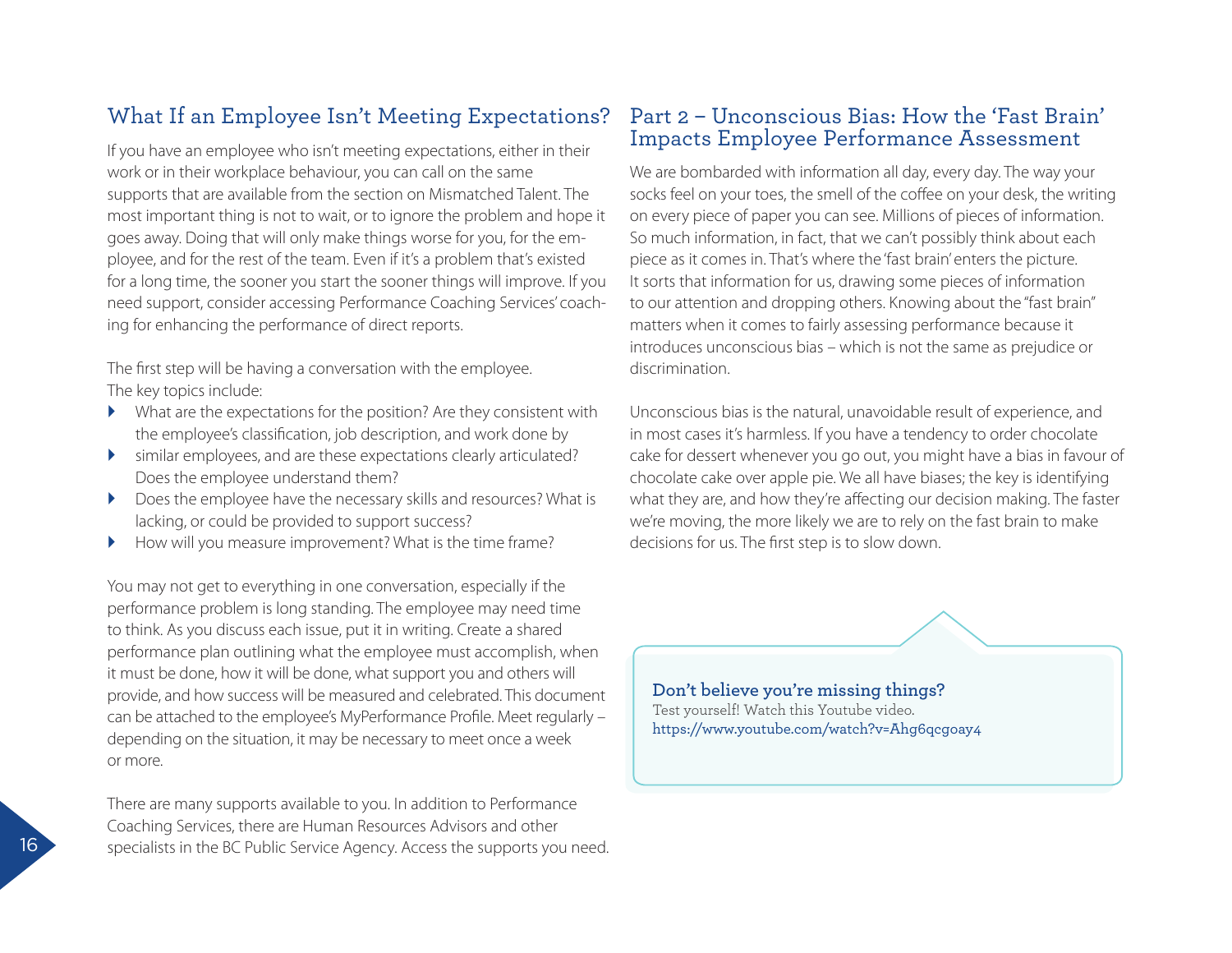# Types of Bias

There are many types of unconscious biases that can affect how we perceive performance, including:

- $\blacktriangleright$  Homophily our tendency to like things that are similar to us. For example, we will tend to prefer employees who work in a style similar to how we do – even if their results aren't any better.
- $\triangleright$  Confirmation bias our tendency to notice events or results that confirm what we already believe or suspect. If you have two new employees starting and you believe one of them will outperform the other, you're likely to notice things that show you're right.
- Pattern recognition we tend to place too much emphasis on recent events, on particularly memorable events, and on the outcomes of similar, unrelated events.

Together, this means, for example, that we are more likely to notice leadership potential in employees who are similar to leaders we are already familiar with.

### So How Do We Reduce Bias in Performance Assessments?

The fast brain exists because we need it. When the car in front of us slams its brakes on, we don't have time to think about what those red brake lights mean – we need to act FAST! We can't get rid of it, but we can learn to reduce its impact on areas where it's not needed – such as employee performance management. Many of the actions from earlier in this guide will also support this, but here are some specific suggestions aimed at bypassing the fast brain:

1. Identify. Know your biases and unconscious beliefs! Do you believe that age brings wisdom, that university grads are smarter, or that all young people are adept with technology? Know what your fast brain is thinking, and watch for its effects.

- 2. Record. Some supervisors keep notes in a notebook or OneNote to jog their memory between conversations, others have Outlook folders to store emails that contain kudos or work examples. Some use the comments sections on their employees' profiles to make frequent updates. Whatever you choose, any of these can help you remember examples of work that your fast brain might forget. Pay particular attention to examples that don't fit your opinion of someone's performance.
- 3. Pause. Stopping to think for just two minutes can take a decision away from the fast brain and give it to the frontal cortex – the part of the brain responsible for executive function. That means better decisions less likely to be swayed by unconscious bias.
- 4. Ask. If something doesn't seem right to you, if you're not sure, be curious. Go back to the employee or to the people who are providing feedback, and ask more questions.
- 5. Check. Is your assessment based on fact, or opinion? Think about HOW you know. Was the employee late for one meeting, or several? Why?
- 6. Calibrate. There are a number of ways you can ensure your picture of your employees' performance is accurate. Discuss it with your supervisor, and with your colleagues. Get a sense of how other employees doing similar work are performing. Pay particular opinion to feedback that doesn't match your opinions.

## Conclusion

Assessing your employee's performance is a critical part of giving your employee and the organization the feedback that helps create the highest levels of performance. By offering each employee the right mix of assessment, coaching and appreciation, we can build performance, trust and relationships that will benefit you, your employees and the BC Public Service.